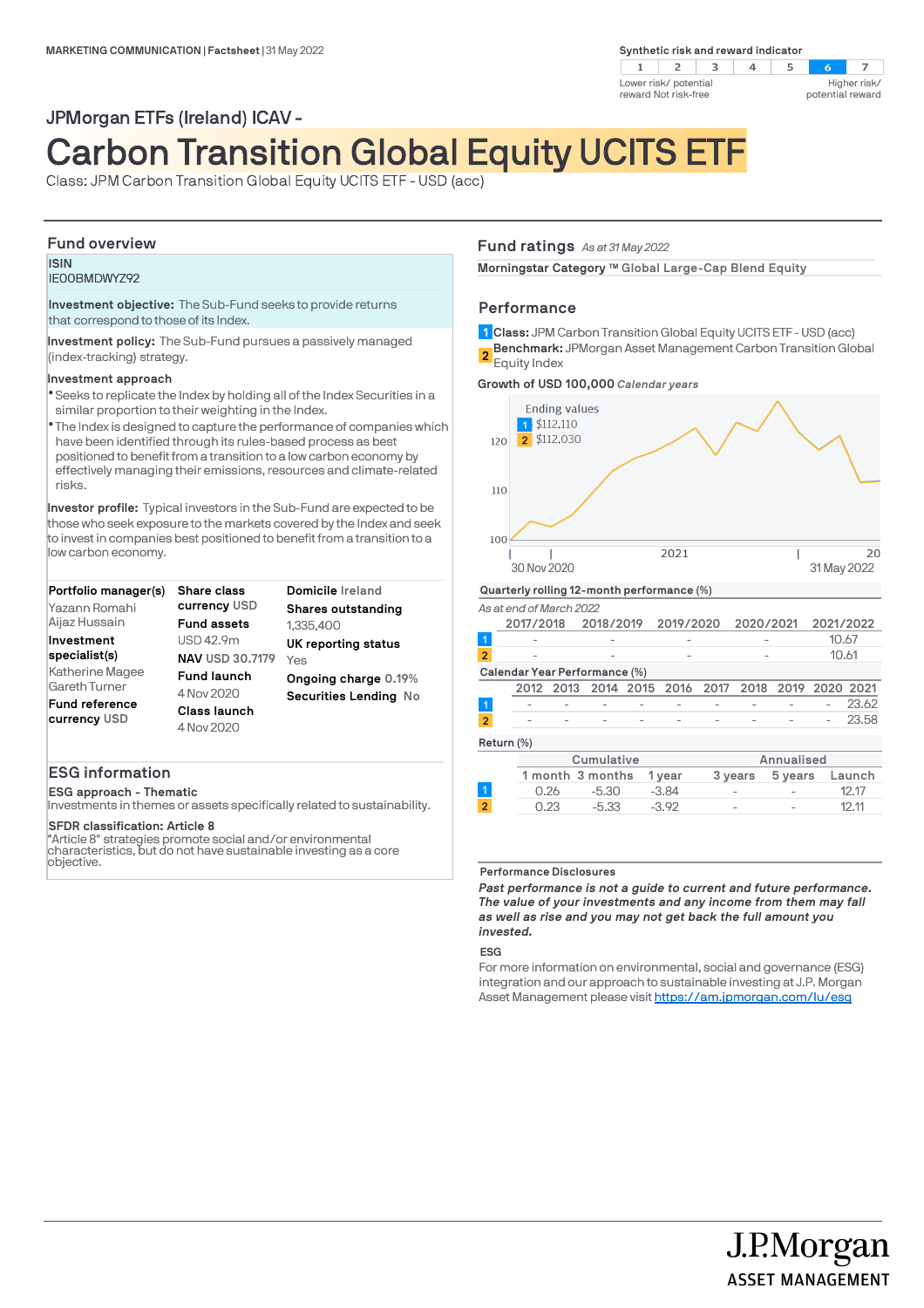# **Holdings** *As at 30 April 2022*

| Top 10            | Sector                    | % of assets |  |
|-------------------|---------------------------|-------------|--|
| Apple             | Information<br>Technology | 5.3         |  |
| Microsoft         | Information<br>Technology | 4.1         |  |
| Alphabet          | Communication<br>Services | 2.9         |  |
| Amazon.Com        | Consumer<br>Discretionary | 1.8         |  |
| Johnson & Johnson | <b>Health Care</b>        | 1.3         |  |
| Nvidia            | Information<br>Technology | 1.2         |  |
| AbbVie            | <b>Health Care</b>        | 1.0         |  |
| Eli Lilly         | <b>Health Care</b>        | 1.0         |  |
| Nestle            | <b>Consumer Staples</b>   | 1.0         |  |
| Tesla             | Consumer<br>Discretionary | 1.0         |  |



**Number of Holdings**

415

# **Regions (%)**



**16.0** Europe & Middle East ex UK

5.7 Japan

- 3.6 Pacific ex-Japan
- 2.4 United Kingdom

 $\bullet$  0.4 Cash

| Trading information |
|---------------------|
|                     |

| Stock exchange            | Exchange ticker | Trading currency | Bloomberg ticker | <b>Reuters RIC</b> | <b>SEDOL</b> |
|---------------------------|-----------------|------------------|------------------|--------------------|--------------|
| London Stock Exchange     | <b>JPCT</b>     | USD.             | <b>JPCTLN</b>    | JPCT.L             | BMBM5K3      |
| London Stock Exchange     | <b>JPTC</b>     | GBX              | <b>JPTCLN</b>    | JPTC.L             | BMBM5N6      |
| Borsa Italiana            | <b>JPCT</b>     | <b>EUR</b>       | <b>JPCT IM</b>   | JPCT.MI            | BN71631      |
| Deutsche Borse            | <b>JPCT</b>     | <b>EUR</b>       | <b>JPCT GY</b>   | JPCT.DE            | BMBM5S1      |
| Six Swiss Exchange        | <b>JPCT</b>     | USD.             | <b>JPCT SW</b>   | <b>JPCT.S</b>      | BN71653      |
| Bolsa Mexicana De Valores | <b>JPCTN</b>    | <b>MXN</b>       | <b>JPCTN MM</b>  | JPCTN.MX           | BMDFQR4      |
|                           |                 |                  |                  |                    |              |